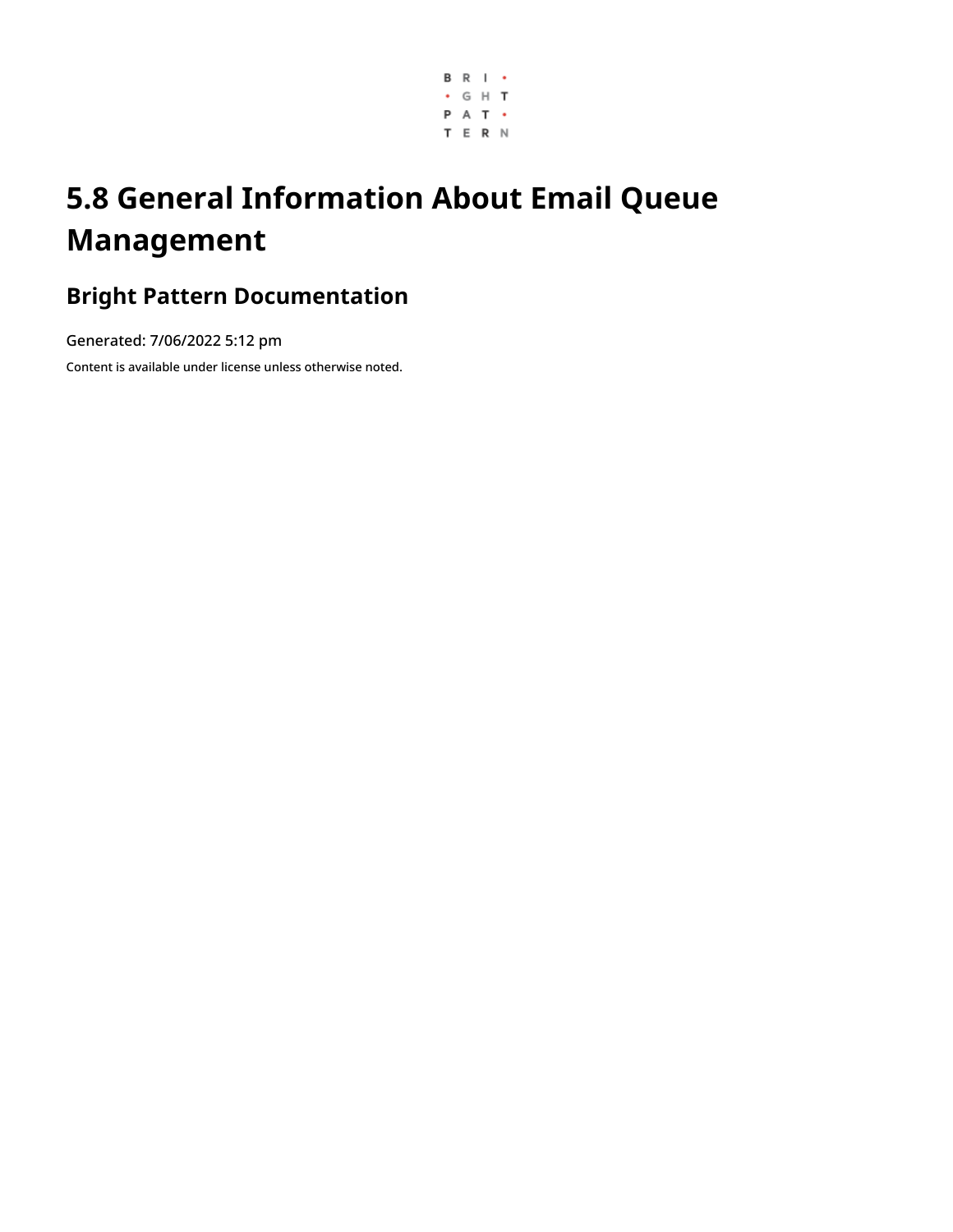#### **Table of Contents**

<span id="page-1-0"></span>

| Table of Contents                          |  |
|--------------------------------------------|--|
| How to Manage Queues                       |  |
| Managing My Queues (Personal Email Queues) |  |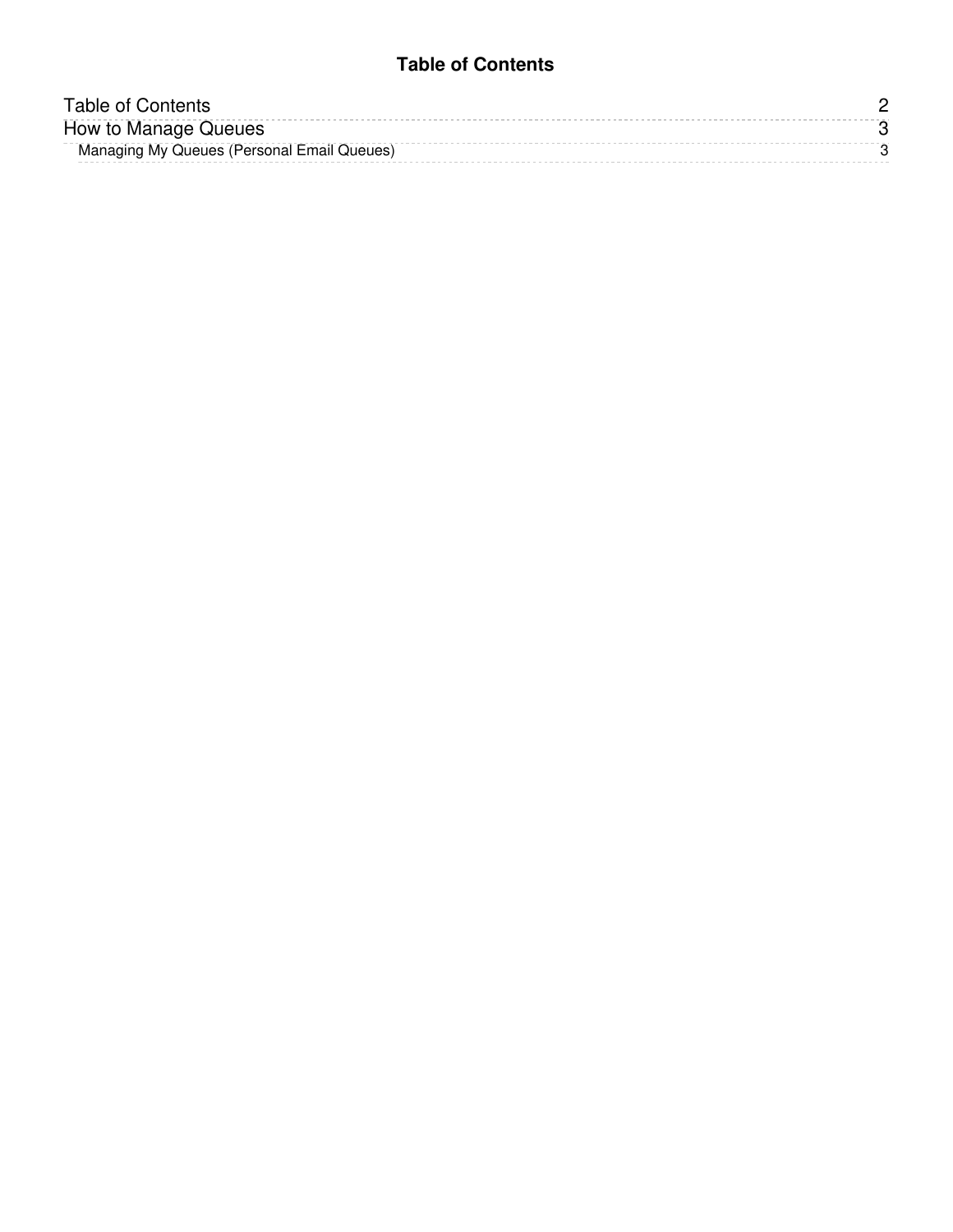1. REDIRECT [5.3:Agent-guide/Work/CasesEmail/Overview](https://help.brightpattern.com/5.3:Agent-guide/Work/CasesEmail/Overview)

## <span id="page-2-0"></span>**How to Manage Queues**

As a supervisor, you can view and manage personal email queues (i.e., the*My Queues*) of all agents of your team. You can view the emails in the agent's queue, assign those emails to other agents, and/or transfer them to other services.

#### <span id="page-2-1"></span>**Managing My Queues (Personal Email Queues)**

To manage your own *Personal Queue* and/or your *Team Queue*, select the **My Cases** entry. Your personal and team queues will be displayed in the *Contact Info Panel* area. You may have to drag the sizing panels up or down to view both queues at the same time.

For each queued email, the customer's name and the subject line will be shown. A bar indicator next to each email will indicate how close the current wait time is to breaching the SLA. (The SLA is your contact center standard time for replying to customers' emails). The unshaded portion of the indicator represents the time remaining to the SLA breach. This time also defines the default order in which emails appear in the queue.

| $SLA$ Age $%$ $\blacktriangledown$ |                                                                               |
|------------------------------------|-------------------------------------------------------------------------------|
|                                    | $3:10$ PM $\Box$                                                              |
|                                    | $\frac{1}{2}$ un 9 $\blacksquare$ $\blacksquare$ $\blacksquare$ $\Box$ $\Box$ |

An example of SLA bar indicators

If your team is assigned to handling emails for multiple services, you can adjust your team queue to display emails for any one of those services or for all assigned services at once. The name of the currently selected service will be displayed under the queue title. To view another service, click on the currently selected service name and select the desired service from the drop-down menu.



Switch between the services assigned to your team from the drop-down menu